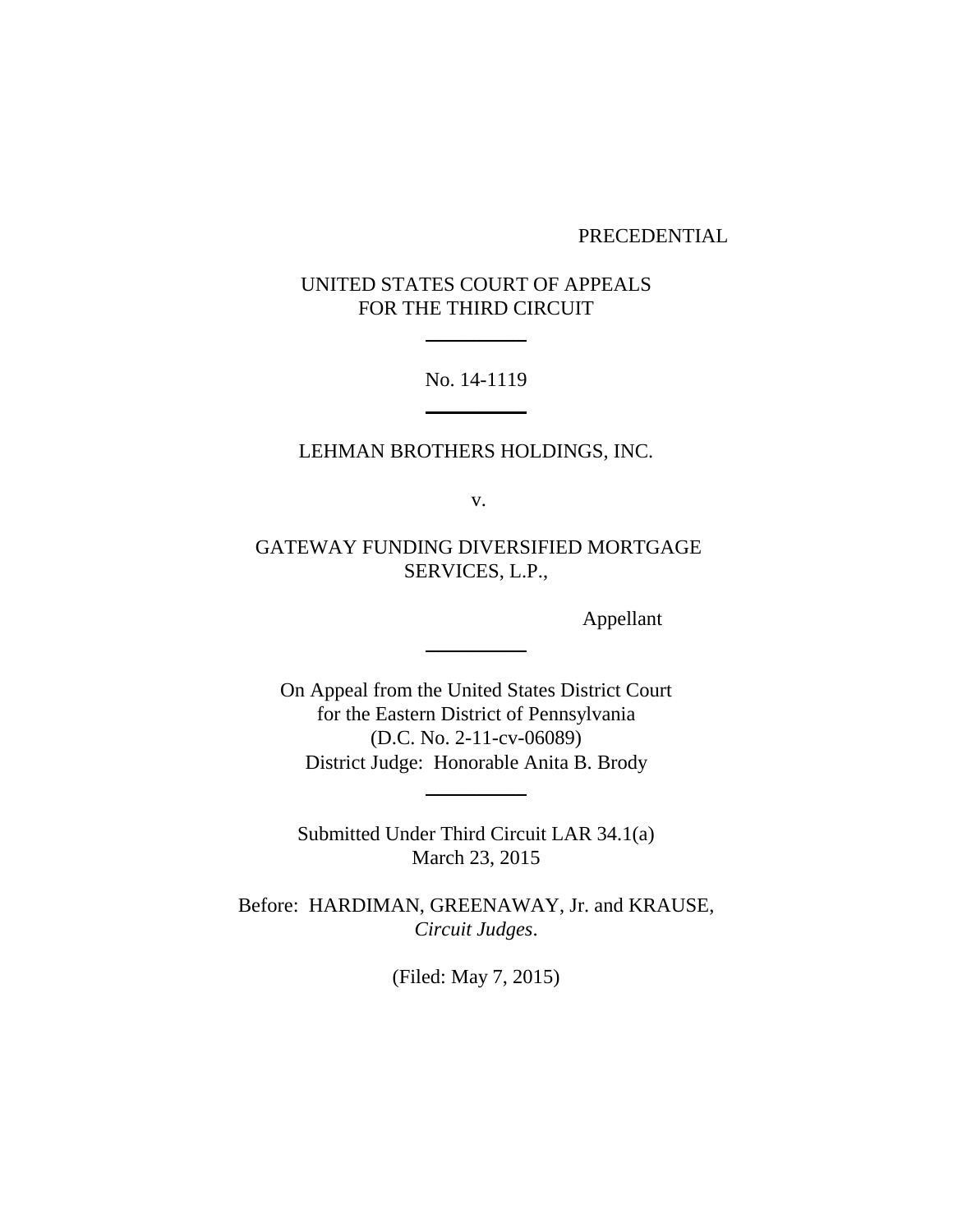Paul A. Bucco, Esq. Matthew I. Sack, Esq. Davis, Bucco & Ardizzi 10 East 6th Avenue, Suite 100 Conshohocken, PA 19428 *Attorneys for Defendant–Appellant*

Matthew D. Spohn, Esq. Norton Rose Fulbright 1200 17th Street, Suite 1000 Denver, CO 80202

Jonathan S. Franklin, Esq. Norton Rose Fulbright 801 Pennsylvania Avenue, N.W., Suite 500 Washington, DC 20004 *Attorneys for Plaintiff–Appellee*

## OPINION OF THE COURT  $\overline{\phantom{a}}$

 $\overline{\phantom{a}}$ 

HARDIMAN, *Circuit Judge*.

This appeal presents us with an opportunity to emphasize the importance of following the rules. At issue is Rule 10 of the Federal Rules of Appellate Procedure, which imposes certain duties on counsel in preparing the record on appeal. Appellant Gateway Funding Diversified Mortgage Services, L.P. violated Rule 10 when it failed to include in the appellate record a transcript necessary to evaluate its principal claim. We hold that claim forfeited. And because we find Gateway's other claims to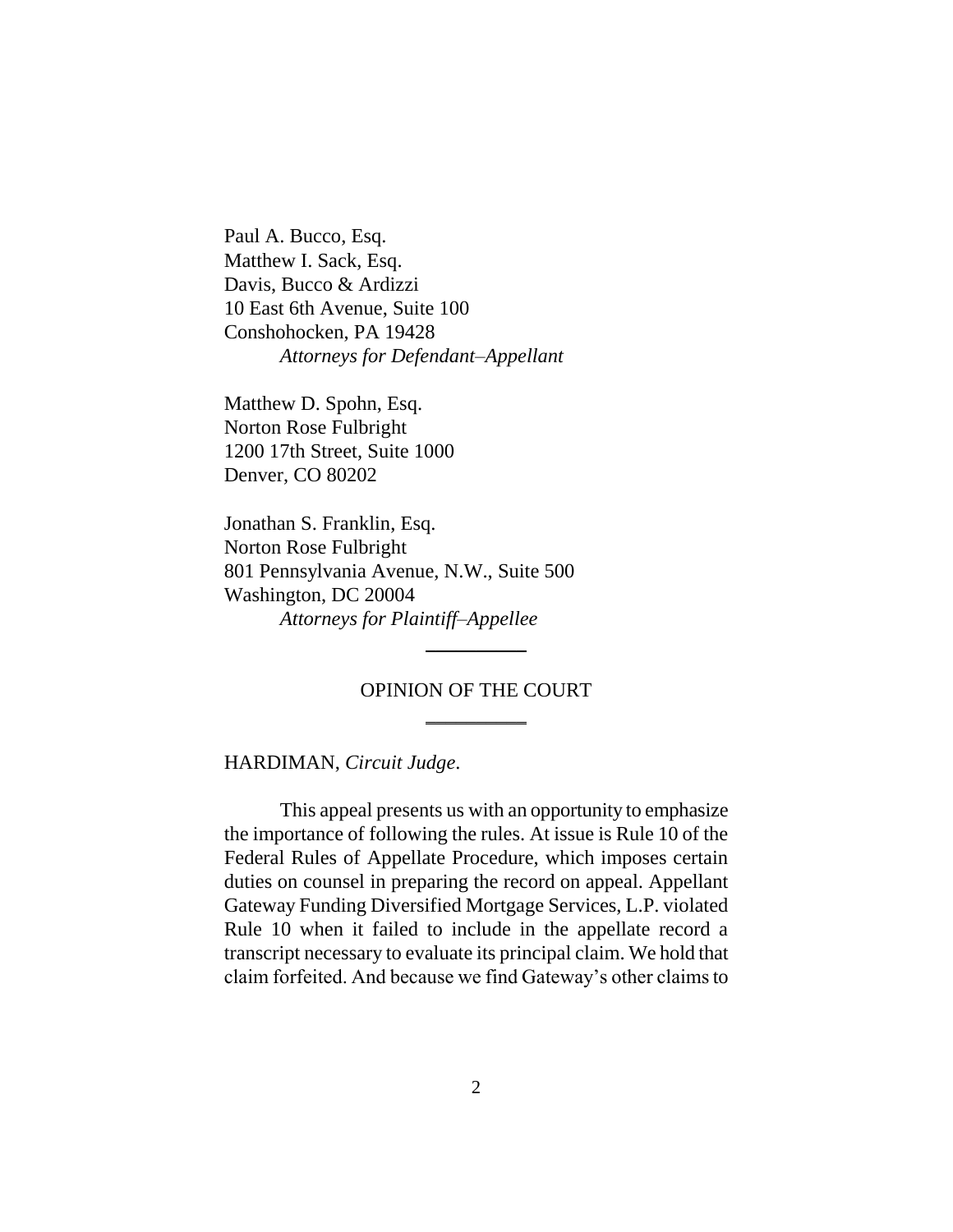lack merit, we will affirm the judgment of the United States District Court for the Eastern District of Pennsylvania in favor of Appellee Lehman Brothers Holdings, Inc.

I

In 2011 Lehman brought suit in the District Court, claiming Gateway was obliged to make good on four mortgage loans that Lehman's subsidiary<sup>1</sup> purchased almost ten years earlier from Arlington Capital Mortgage Corporation. One of the four loans is not at issue on appeal, and the other three were the subject of two contracts dated May 17, 2007 in which Arlington agreed to indemnify Lehman for losses on those loans. The following year, Arlington sold its assets to Gateway. Because Arlington had no assets to satisfy Lehman's claims for indemnification when losses on the loans occurred, Lehman sought recovery from Gateway as Arlington's alleged successor under Pennsylvania's *de facto* merger doctrine.

Both parties moved for summary judgment, and the District Court denied Gateway's motion while partially granting Lehman's. The District Court held that although it was clear Arlington was liable to Lehman on the three loans, it was unclear whether Gateway was liable for Arlington's debts and a trial was necessary to determine whether a *de facto* merger had taken place between Gateway and Arlington.

<sup>1</sup> Because the distinction between subsidiary and parent company is immaterial to this appeal, we refer to both as Lehman.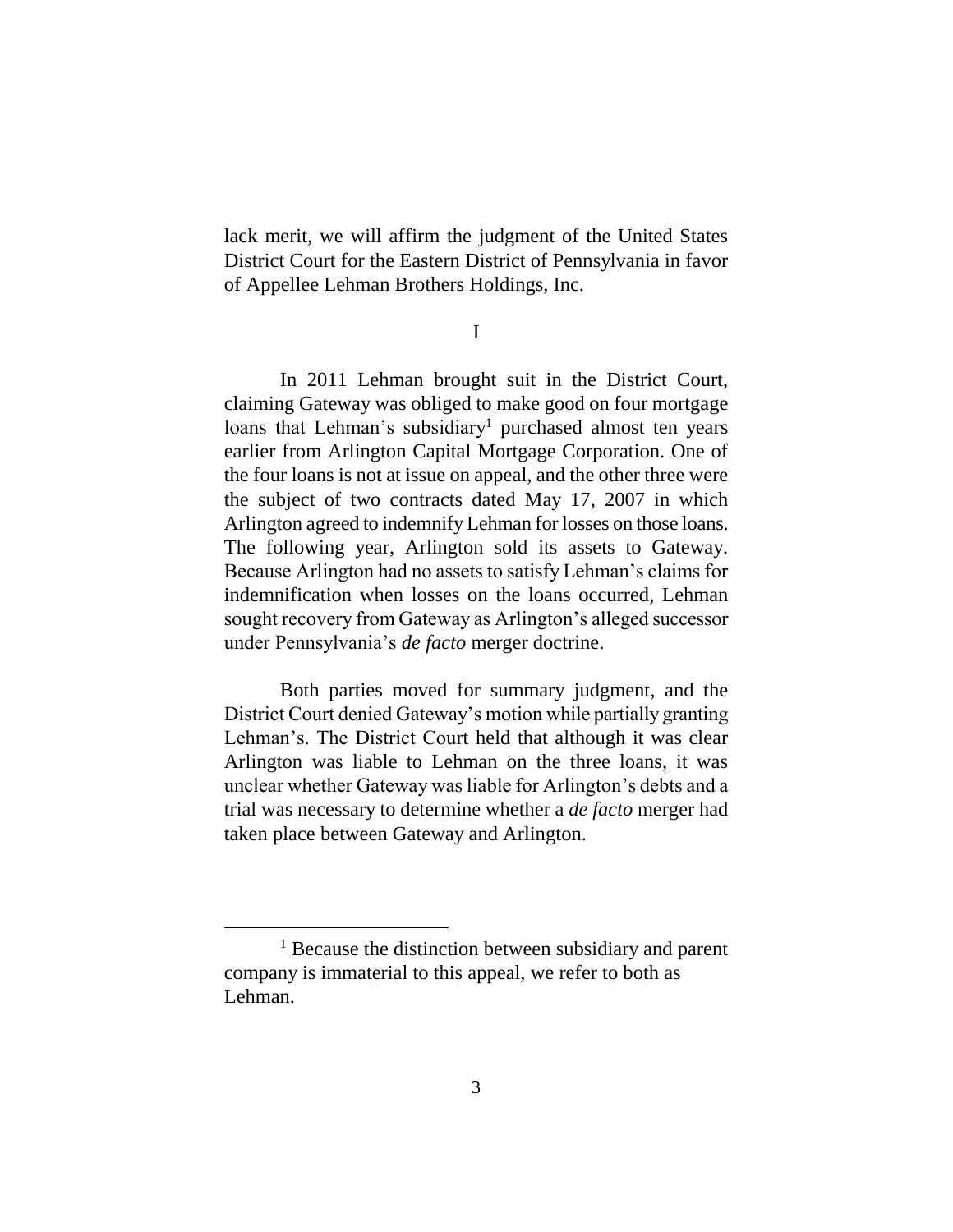The District Court held a bench trial to decide the dispositive question. After making detailed findings of fact regarding the relationship between Gateway and Arlington and after considering the relevant state law, the Court concluded that a *de facto* merger had occurred. Accordingly, it held Gateway liable to Lehman for indemnification on the three loans—an amount totaling around \$450,000 plus interest.

## II

The District Court had jurisdiction under 28 U.S.C. § 1332, as the parties are citizens of different states and the amount in controversy exceeds \$75,000. We have jurisdiction over the appeal pursuant to 28 U.S.C. § 1291.

Our standard of review is mixed. We review the District Court's summary judgment de novo. *Indian Brand Farms, Inc. v. Novartis Crop Prot. Inc.*, 617 F.3d 207, 213 n.6 (3d Cir. 2010). We review its decision regarding whether a defense has been waived for abuse of discretion. *Sharp v. Johnson*, 669 F.3d 144, 158 (3d Cir. 2012). The abuse of discretion standard also guides our review of the District Court's decisions to deny Gateway's motions for a continuance and to consolidate this case with another. *ZF Meritor, LLC v. Eaton Corp.*, 696 F.3d 254, 268 (3d Cir. 2012) ("We . . . review a district court's decisions regarding discovery and case management for abuse of discretion."); *see also United States v. Schiff*, 602 F.3d 152, 176 (3d Cir. 2010) ("We give a district court broad discretion in its rulings concerning case management both before and during trial."). Finally, "[o]n appeal from a bench trial, our court reviews a district court's findings of fact for clear error and its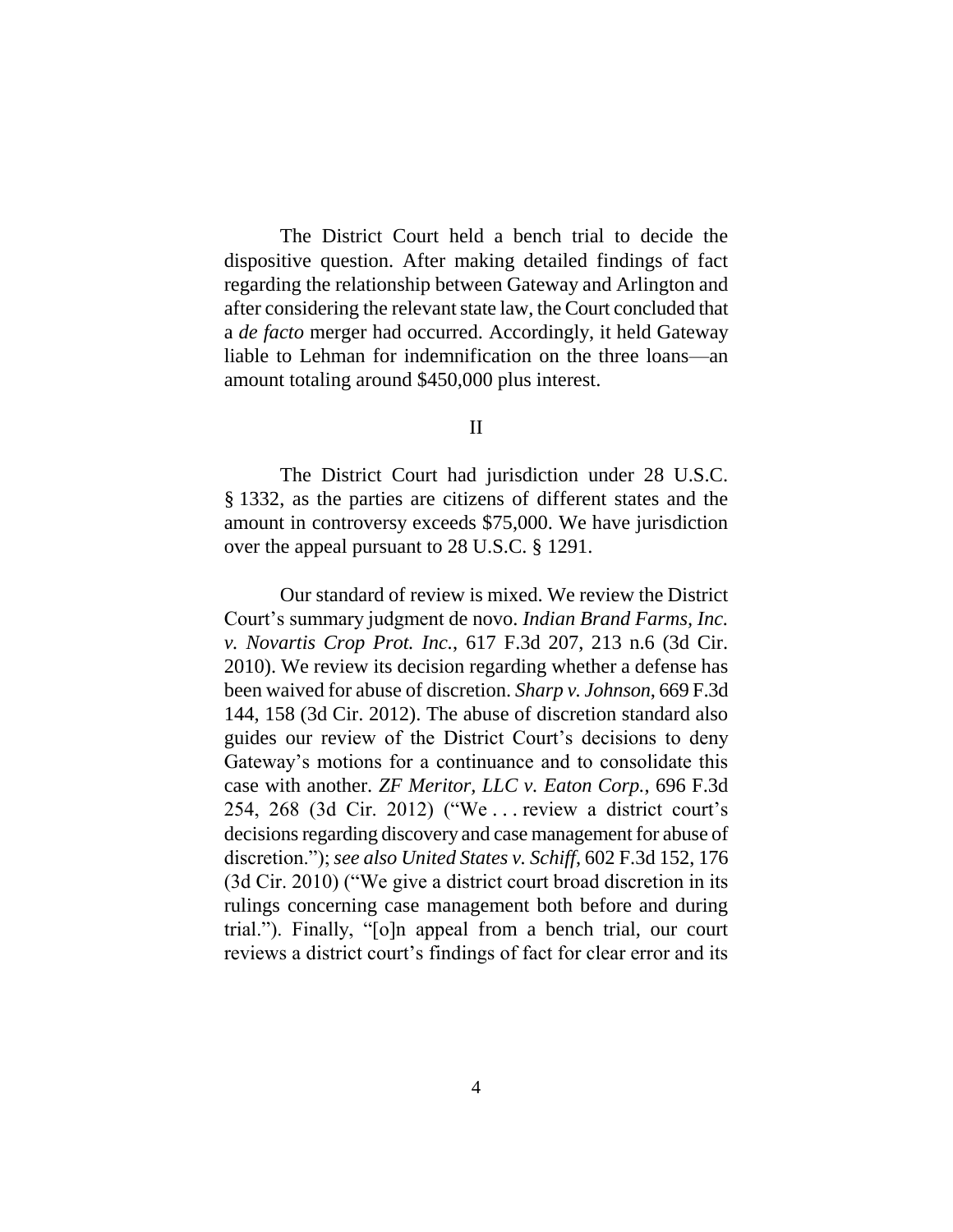conclusions of law *de novo*." *VICI Racing, LLC v. T-Mobile USA, Inc.*, 763 F.3d 273, 282–83 (3d Cir. 2014).

## III

Gateway argues that the District Court erred by: (1) granting partial summary judgment to Lehman on its indemnification agreement with Arlington; (2) refusing to grant Gateway a continuance to retain expert witnesses; (3) refusing to consolidate the case with another; and (4) finding that a *de facto* merger occurred between Gateway and Lehman. We consider each argument in turn.

### A

Gateway first contends that the District Court should not have granted summary judgment because a clause in the indemnification agreement may have extinguished Arlington's (and therefore Gateway's) liability. The District Court deemed Gateway to have waived this argument, stating: "In its briefing, Gateway argued that the indemnification obligation was extinguished . . . . However, Gateway abandoned this argument during oral argument held telephonically on April 24, 2013, and so I will not address it here." *Lehman Bros. Holdings, Inc. v. Gateway Funding Diversified Mortg. Servs., L.P.*, 942 F. Supp. 2d 516, 529 n.12 (E.D. Pa. 2013). Gateway now contends it did not abandon that argument in the District Court.

Instead of ordering a transcript of the April 24 oral argument and including it in the record on appeal, Gateway merely asserted that "there is no record to support the [District] Court's position that Gateway 'abandoned' this argument[.]"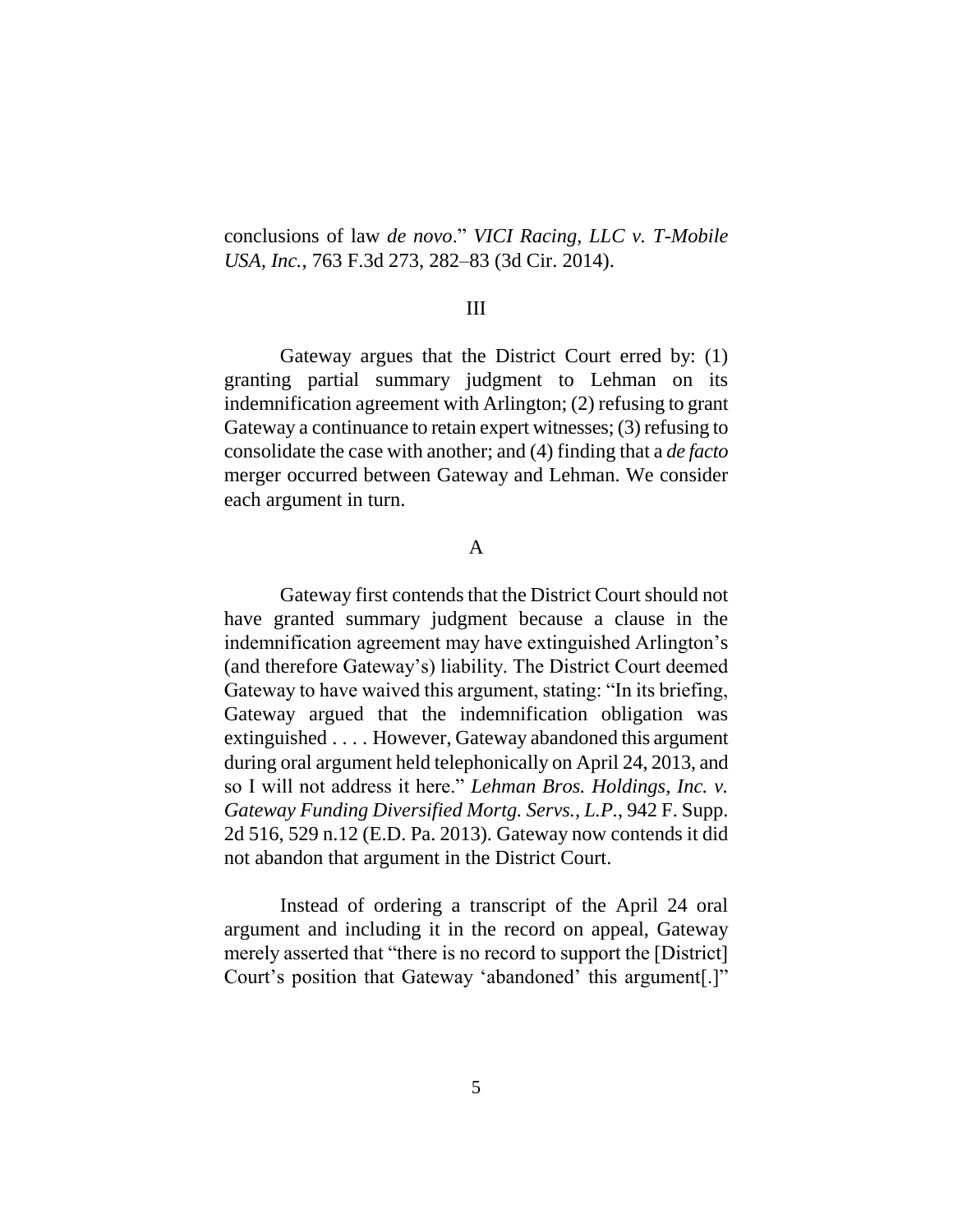Gateway Br. 13. This statement was untrue; in fact, there is a record of that hearing and Lehman filed it with its appellate brief. Gateway responded that it "did not include the transcript of oral argument . . . because it was under the impression that the argument was conducted off the record and that no transcript existed for the oral argument." Gateway Reply Br. 1. And because Lehman filed it, Gateway argued, "the transcript is now a part of the record" and it is irrelevant that Gateway neglected to do so. *Id.* at 2. Gateway's cavalier argument is wrong.

Rule 10 of the Federal Rules of Appellate Procedure governs the record on appeal and requires the appellant to "order . . . a transcript of such parts of the proceedings not already on file as the appellant considers necessary." Fed. R. App. P.  $10(b)(1)(A)$ . Moreover, "[i]f the appellant intends to urge on appeal that a finding or conclusion is unsupported by the evidence or is contrary to the evidence, the appellant must include in the record a transcript of all evidence relevant to that finding or conclusion." Fed. R. App. P. 10(b)(2). Although Rule 10 does not provide for sanctions for failure to compile the record, Rule 3 states that failure to comply with the appellate rules allows "the court of appeals to act as it considers appropriate, including dismissing the appeal." Fed. R. App. P. 3(a)(2). Because of its failure to comply with Rule 10, we hold that Gateway forfeited its first argument, *viz.*, that its indemnification obligation was extinguished.

We recognize that "[d]ismissal of an appeal for failure to comply with procedural rules is not favored," and that the discretion to dismiss a case afforded by Rule 3 "should be sparingly used." *Horner Equip. Int'l, Inc. v. Seascape Pool Ctr., Inc.*, 884 F.2d 89, 93 (3d Cir. 1989). After considering "such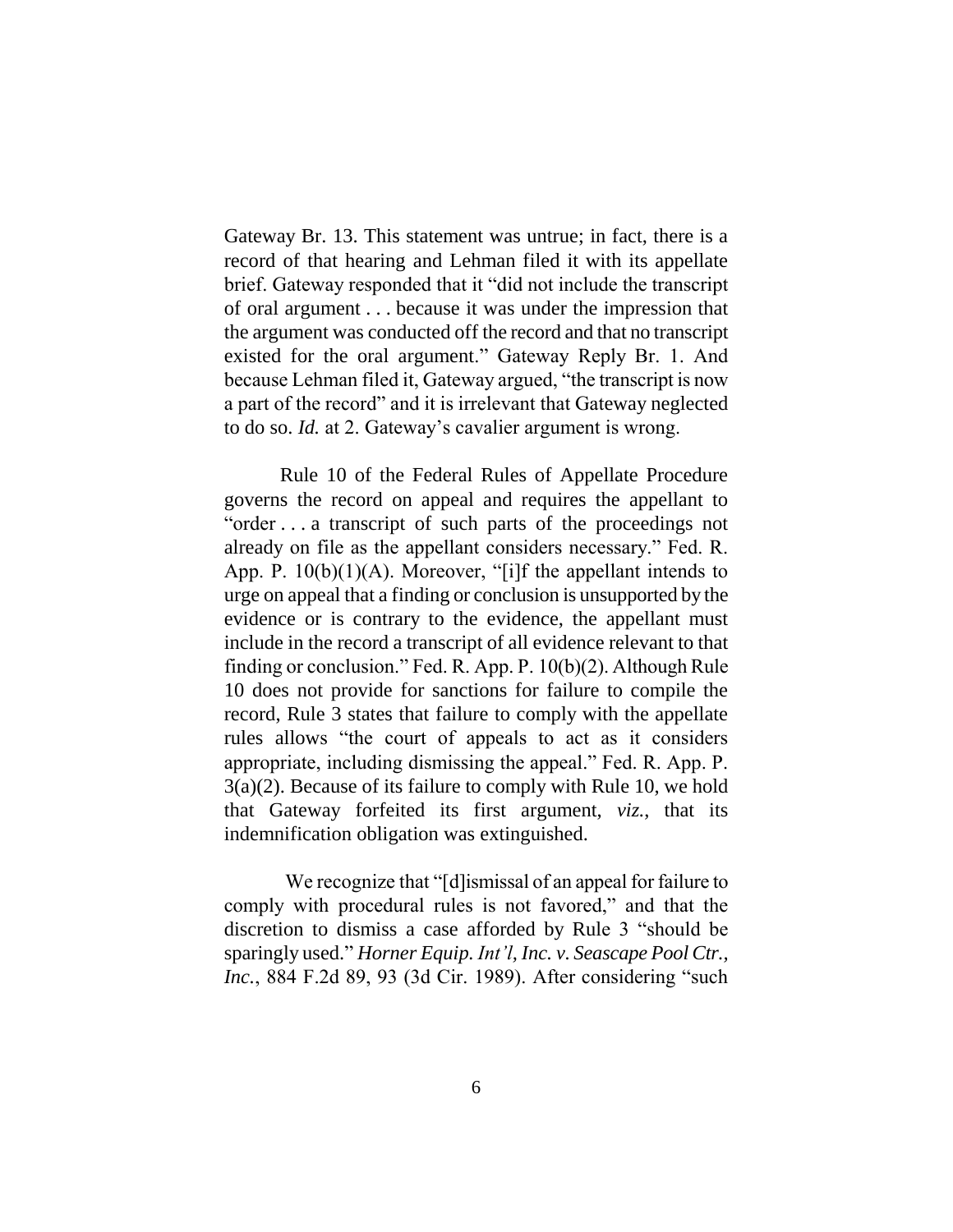factors as whether the defaulting party's action is willful or merely inadvertent, whether a lesser sanction can bring about compliance and the degree of prejudice the opposing party has suffered because of the default," we conclude that Gateway's failure to provide a transcript of the April 24 hearing presents the unusual situation where forfeiture is appropriate.<sup>2</sup> Id. Gateway specifically claimed that "there is no record to support the [District] Court's position that Gateway 'abandoned' this argument, *thus it was extremely prejudiced by such ruling*." Gateway Br. 13 (emphasis added). That contention was proven wrong. Combining that assertion with Gateway's weak post hoc justification that it "was under the impression that the [April 24] argument was conducted off the record," Gateway Reply Br. 1, Gateway's Rule 10 violation at best shows a remarkable lack of diligence and at worst indicates an intent to deceive this Court.

<sup>&</sup>lt;sup>2</sup> It is unlikely that we would disturb the District Court's ruling that Gateway waived its extinguishment argument even if we did consider the April 24 transcript. That decision would be reviewed for abuse of discretion, a difficult standard for Gateway to satisfy. *Sharp*, 669 F.3d at 158. A review of the transcript indicates that, rather than hastily find the argument abandoned, the Court gave Gateway multiple chances to advance it. For example, after asking several questions about that argument (in response to which Gateway's counsel generally stated that it did not wish to pursue the argument), Judge Brody said, "Okay . . . . [O]ne last chance. There's nothing about [the extinguishment argument] that I should be concerned with, is that right?" Supp. App. 14. Gateway's counsel responded, consistent with previous responses, "Not that I can see, Your Honor." *Id.*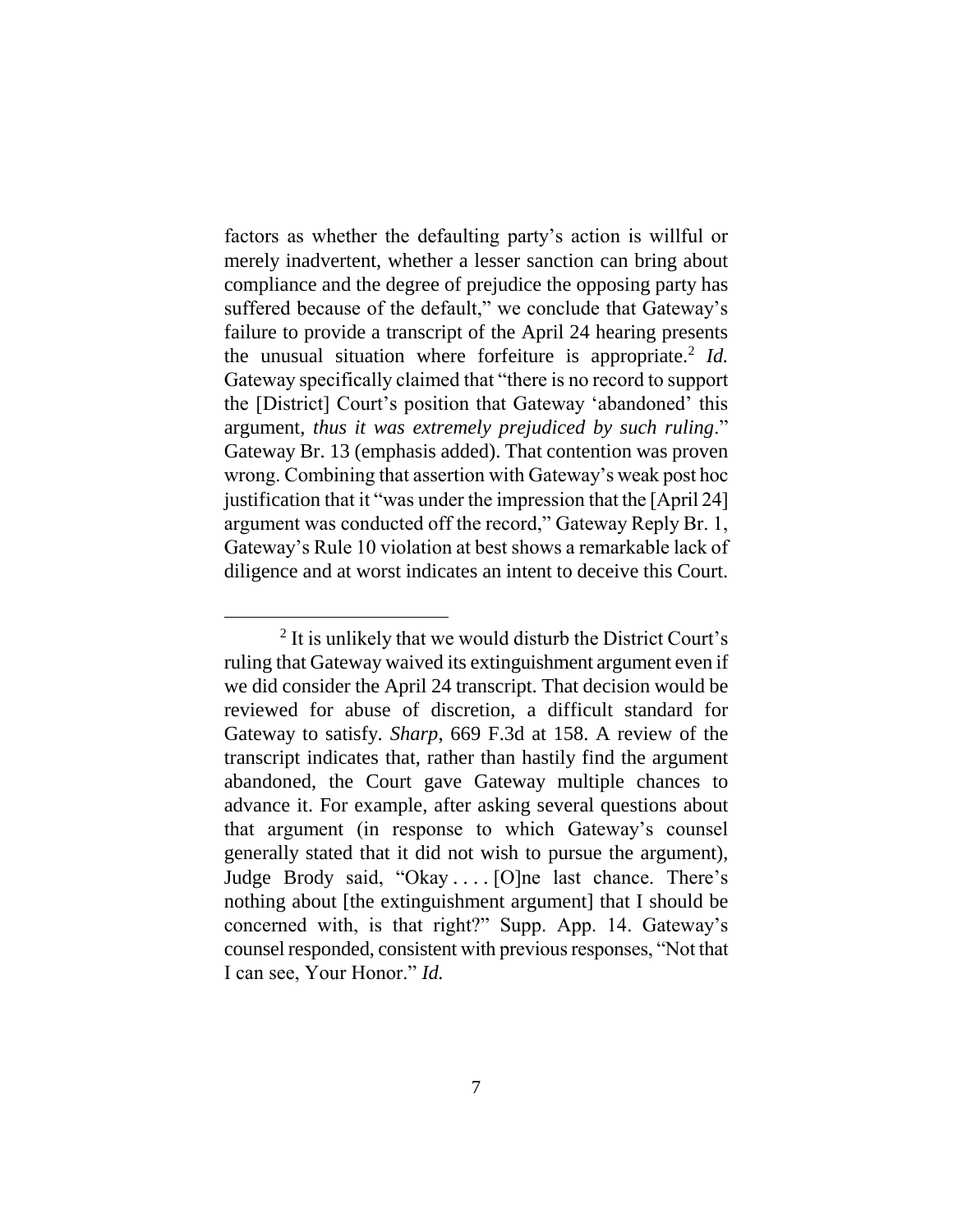In either case, forfeiture is appropriate. *See, e.g.*, *Muniz Ramirez v. P.R. Fire Servs.*, 757 F.2d 1357, 1358 (1st Cir. 1985); *Wrighten v. Glowski*, 232 F.3d 119, 120 (2d Cir. 2000) (per curiam); *Alizadeh v. Safeway Stores, Inc.*, 910 F.2d 234, 237 (5th Cir. 1990); *United States v. Johnson*, 584 F.2d 148, 156 n.18 (6th Cir. 1978); *Woods v. Thieret*, 5 F.3d 244, 245–46 (7th Cir. 1993); *Brattrud v. Town of Exline*, 628 F.2d 1098, 1099 (8th Cir. 1980) (per curiam); *Syncom Capital Corp. v. Wade*, 924 F.2d 167, 169–70 (9th Cir. 1991) (per curiam); *King v. Unocal Corp.*, 58 F.3d 586, 587–88 (10th Cir. 1995); *Abood v. Block*, 752 F.2d 548, 550 (11th Cir. 1985) (per curiam).

#### B

Gateway's remaining arguments—that the Court erred by (1) denying Gateway a continuance to obtain expert witnesses; (2) denying Gateway's motion to consolidate; and (3) finding that a *de facto* merger had occurred—are unpersuasive. Continuances modifying discovery schedules should be granted "only for good cause." Fed. R. Civ. P. 16(b)(4). We "will not interfere with the discretion of the district court by overturning a discovery order absent a demonstration that the court's action made it impossible to obtain crucial evidence, and implicit in such a showing is proof that more diligent discovery was impossible." *Hewlett v. Davis*, 844 F.2d 109, 113 (3d Cir. 1988). Gateway argues that it showed good cause because its counsel "was unfamiliar with the case" after it decided to change lawyers before trial. Gateway Br. 19. But counsel's unfamiliarity with the case did not make it impossible to obtain evidence more diligent discovery was certainly possible, albeit by previous counsel. *Cf. Link v. Wabash R.R. Co.*, 370 U.S. 626, 633–34 (1962) (parties cannot "avoid the consequences of the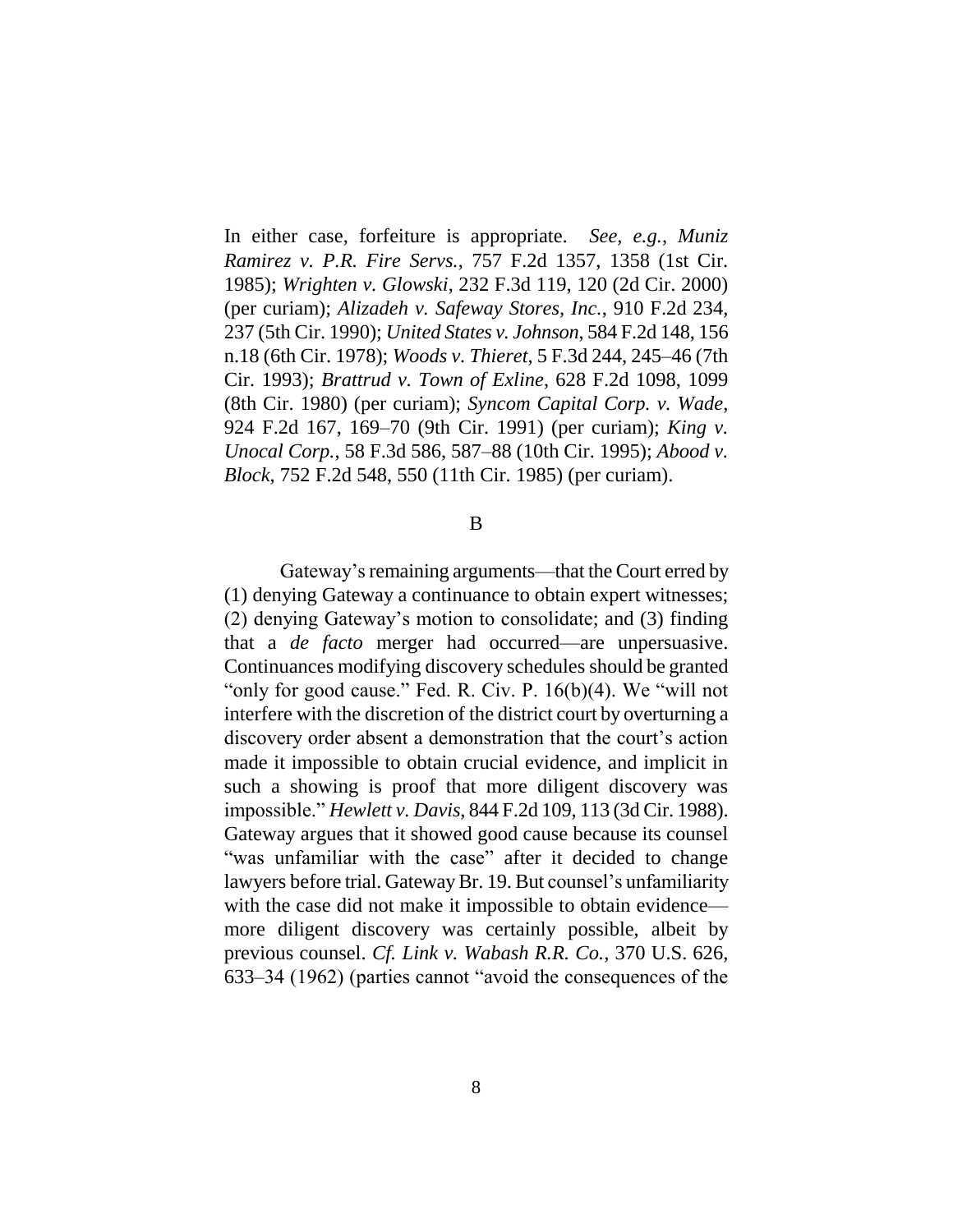acts or omissions of [their] freely selected agent[s]. Any other notion would be wholly inconsistent with our system of representative litigation, in which each party is deemed bound by the acts of his lawyer-agent[.]"). The District Court did not abuse its discretion by denying a continuance on that ground.

Nor was the District Court's denial of consolidation an abuse of discretion. Gateway sought to consolidate this case which was filed in 2011—with a case it filed in 2013 seeking contribution and indemnity from Arlington for any liability Gateway had to Lehman. "If actions before the court involve a common question of law or fact, the court *may* . . . consolidate the actions  $\dots$  " Fed. R. Civ. P. 42(a) (emphasis added). But in light of the vastly different stages of the cases—Gateway filed its complaint in the contribution action just eight days before it moved to consolidate, while discovery had already closed and Lehman had already submitted its trial brief in this case—the District Court acted well within its discretion in declining to consolidate.

Finally, the District Court neither made clearly erroneous factual findings nor relied on incorrect legal principles when it held after trial that a *de facto* merger occurred between Gateway and Arlington. The Court correctly structured its analysis around the four factors that apply under Pennsylvania law:

> (1) There is a continuation of the enterprise of the seller corporation, so that there is continuity of management, personnel, physical location, assets, and general business operations.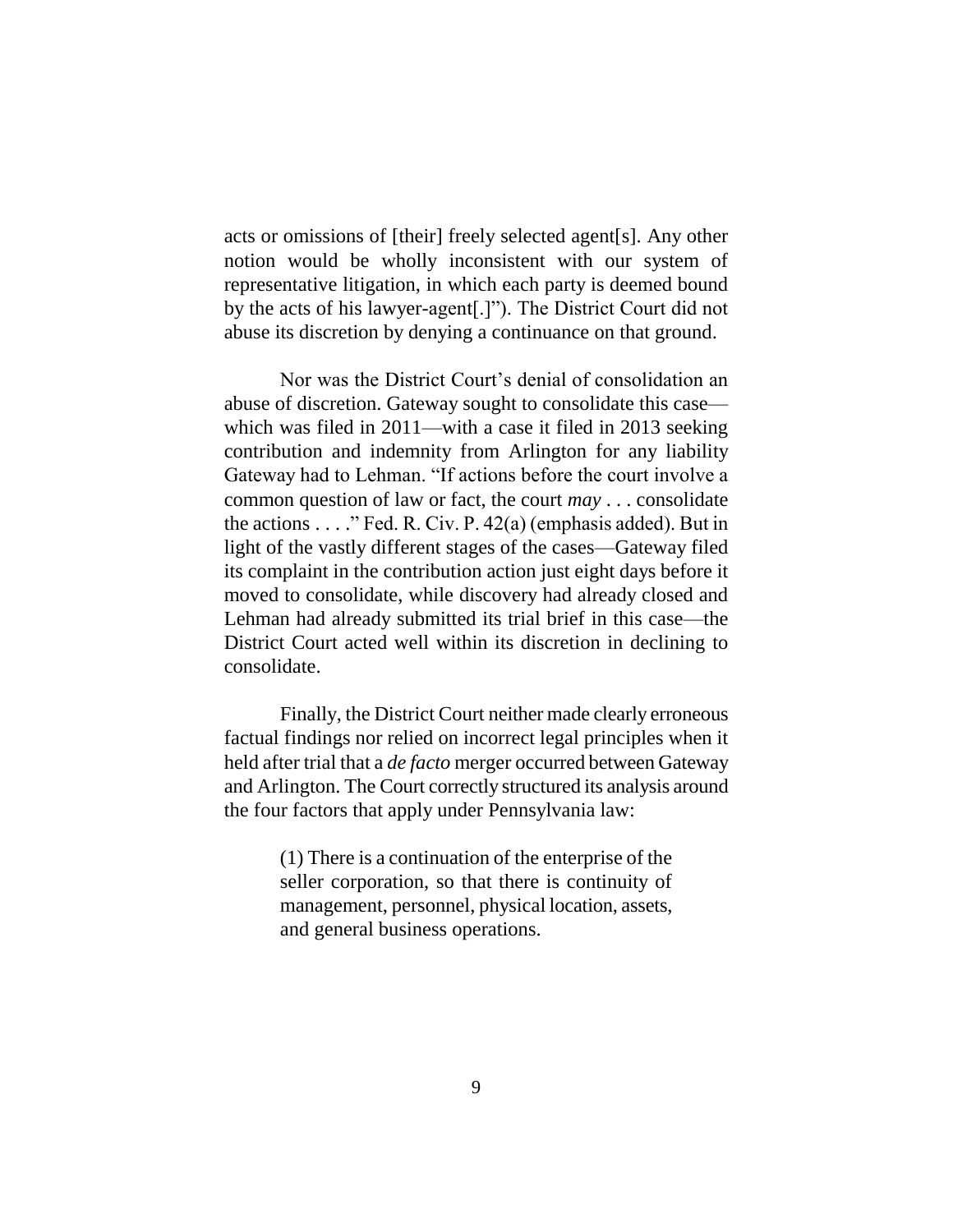(2) There is a continuity of shareholders which results from the purchasing corporation paying for the acquired assets with shares of its own stock, this stock ultimately coming to be held by the shareholders of the seller corporation so that they become a constituent part of the purchasing corporation.

(3) The seller corporation ceases its ordinary business operations, liquidates, and dissolves as soon as legally and practically possible.

(4) The purchasing corporation assumes those obligations of the seller ordinarily necessary for the uninterrupted continuation of normal business operations of the seller corporation.

*Lehman Bros. Holdings, Inc. v. Gateway Funding Diversified Mortg. Servs., L.P.*, 989 F. Supp. 2d 411, 431 (E.D. Pa. 2013) (quoting *Fizzano Bros. Concrete Prods., Inc. v. XLN, Inc.*, 42 A.3d 951, 956 (Pa. 2012)). These factors "are not a mechanically-applied checklist, but a map to guide a reviewing court" in deciding whether a *de facto* merger occurred. *Fizzano Bros.*, 42 A.3d at 969.

The District Court painstakingly conducted its *de facto* merger analysis, providing detailed factual findings and legal conclusions pertinent to each factor. Regarding the first factor, continuity of enterprise, it noted that "Arlington's former offices continued to operate as the Arlington Branch of Gateway . . . . [T]he same personnel continued to carry out the same business operations, in the same markets, using the same assets, and at the same physical locations as Arlington had prior to the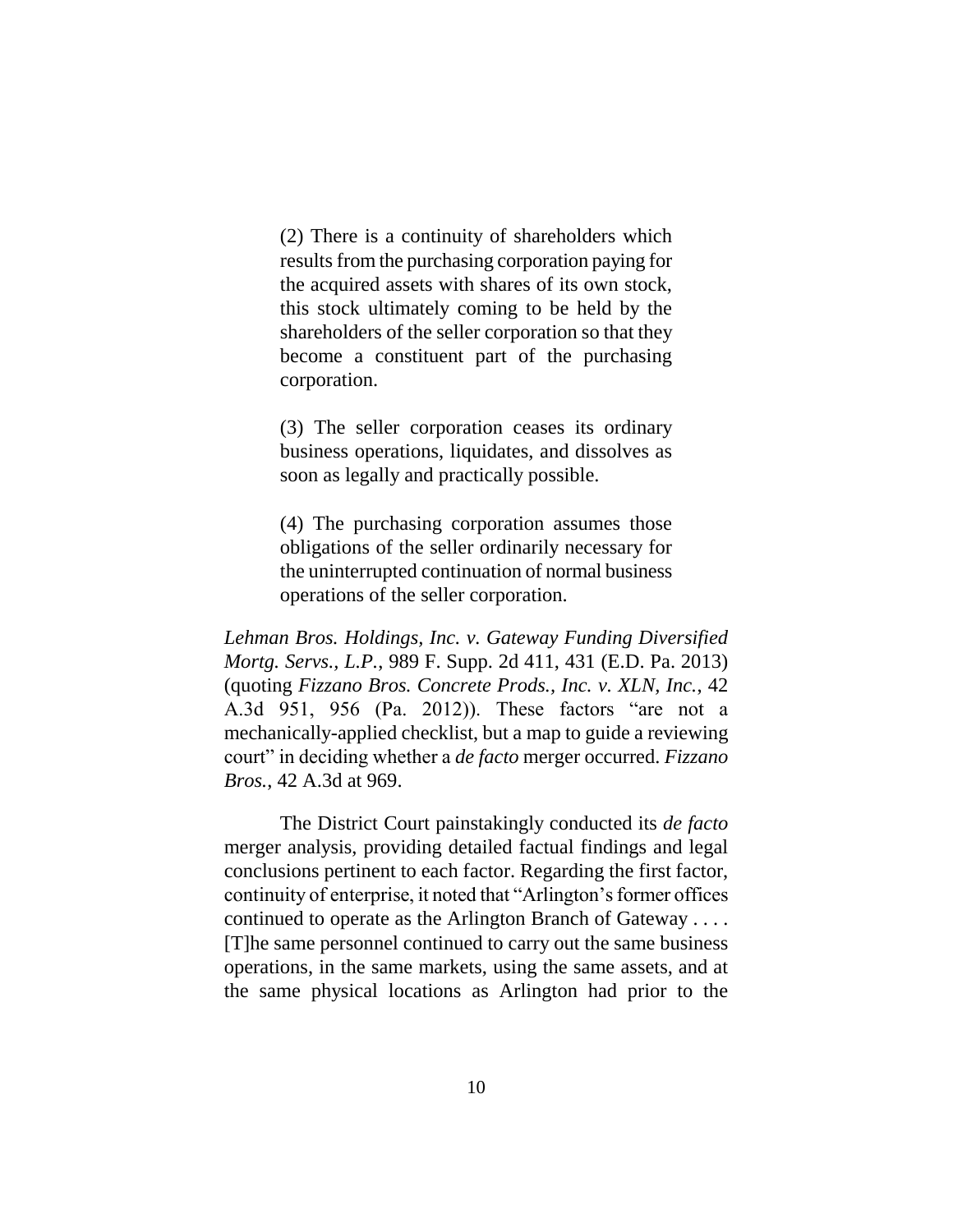transaction." *Lehman Bros.*, 989 F. Supp. 2d at 432. "[T]he transition to Gateway occurred with minimal interruption to Arlington's ongoing business." *Id.* Regarding the second factor, continuity of ownership, the Court found that although the Arlington shareholders had not acquired Gateway stock in the transition, they "retained an ownership interest in [Arlington] after the transaction by virtue of . . . contractual profit sharing entitlements."<sup>3</sup> *Id.* at 436. "Before the transaction, the Arlington owners shared in Arlington's profits as shareholders. After the transaction, they continued to share in the profits of the Arlington Branch of Gateway." *Id.* at 434. Regarding the third factor, the cessation of business by the seller company, the Court stated that "[a]lthough this factor is the most debatable of the factors, I find that it weighs slightly in favor of [*de facto* merger]," because Arlington, as a separate entity, maintained only a "minimal level of activity" after the asset purchase.<sup>4</sup> Id. at

<sup>&</sup>lt;sup>3</sup> The Pennsylvania Supreme Court recently concluded that an exchange of shares is not essential to a *de facto* merger, in part because statutory merger does not require an exchange of shares in order to be effected. *Fizzano Bros.*, 42 A.3d at 968. Instead, merely "some sort of continuation of the stockholders' ownership" must be found. *Id.* (internal quotation marks and citation omitted).

<sup>&</sup>lt;sup>4</sup> This factor differs from the first factor by focusing on whether the seller *as an entity* continues to exist, while the first considers whether the operations, management, and assets—in short, the *enterprise*, albeit not the entity—of the seller continue as a part of the buyer company. Here, the first factor weighed in favor of *de facto* merger because the "personnel, management, physical location, assets, and general business operations" of